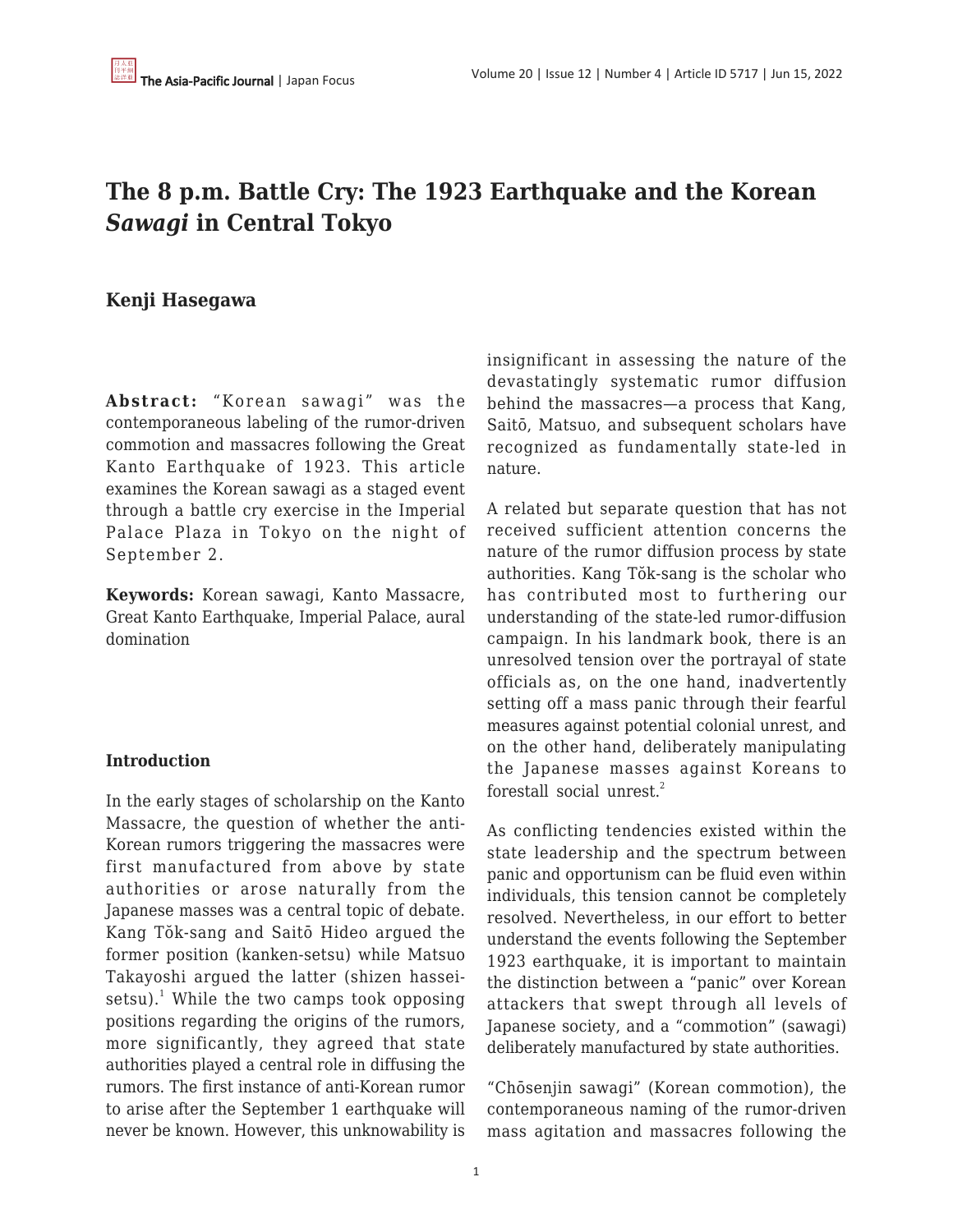

Great Kanto Earthquake of 1923, has been shunned by scholars of the massacre due to its dismissive and obfuscatory nature. As Andre Haag has pointed out, the label of Korean sawagi served to shroud the massacre in ambiguity. The term referred to rumored activities as diverse as rioting and carnivalesque merry-making, and Korean sawagi could refer to the rumored acts of violence carried out by Korean people, the violence by Japanese that resulted, or both.<sup>3</sup> Due to this problematic ambiguity, "Korean Massacre" (Chōsenjin gyakusatsu) has become the accepted naming and object of inquiry in Japanese language scholarship, while "Korean Panic" has become the most common translation for the broader social responses of the Korean sawagi in English language scholarship.<sup>4</sup> Yet, "Korean sawagi" was how the realities of the rumor-driven commotion and massacres were staged and enacted in the terror-filled days after the 1923 earthquake. As such, it requires critical re-examination.

The Korean sawagi was staged by state authorities from the initial aftermath of the 1923 earthquake targeting two complementary policing signs that have generally been misconstrued as oppositional: "unruly Koreans" (futei senjin) and "rumors" (ryūgen higo). The sawagi was preemptively inversive, aimed at forestalling a mass sawagi against the state by inciting a wave of collective violence that was not completely controllable but that was, more importantly, contained within the framework of joint security operations against enemies of the state expressed in these policing signs. It achieved its aim through agitational and silencing effects, and through the integrated process of spreading and quelling rumors of Korean attackers. These mutually constitutive elements of the sawagi manifested themselves in differential configurations and chronologies depending on local circumstances. An exceptionally early display of the agitationaland-silencing effect of the sawagi was the 8 p.m. battle cry (toki no koe) exercise of September 2 in the heart of the imperial capital.

#### **Background to the Korean sawagi**

From late 1917, state authorities began reorganizing the police system in Japan, sending police officials on inspection tours to the West to expand their knowledge on policing techniques. One of the officials sent to revolutionary Russia and Europe on these tours was struck by the foreboding sense that Japan would be engulfed by "an awful sawagi" if it failed to make innovations to policing methods.<sup>5</sup> Such anxiety was widely shared within the government and was exacerbated by ensuing events: the Rice Riots of 1918, the March First Movement of 1919, and the mass unemployment resulting from the 1920 economic crash. These crises erupted while Korean migrants continued to flow into urban Japan as what Ken Kawashima has called the "uncontrollable colonial surplus" of peasants uprooted by the colonial policy to transform the Korean countryside into a source of cheap rice exports to the metropole.<sup>6</sup>

One of the ways that the police responded to these developments was preventive policing measures against the futei senjin, or unruly Korean, a figure that became a policing sign that criminalized all Koreans and legitimated preemptive violence under the rationale that their potential secret plots against the Japanese nation were not always identifiable. Preventive policing also entailed extending police work to welfare organizations such as the Sōaikai, a state-funded but officially "private" Korean welfare organization that operated as the "obscene, violent supplement of state power" in policing the boundaries of acceptable Korean behavior. As the inversion of the futei senjin, the Sōaikai cooperated with state authorities after the massacres in placing Koreans under protective custody in its dormitories and having its workers engage in highly publicized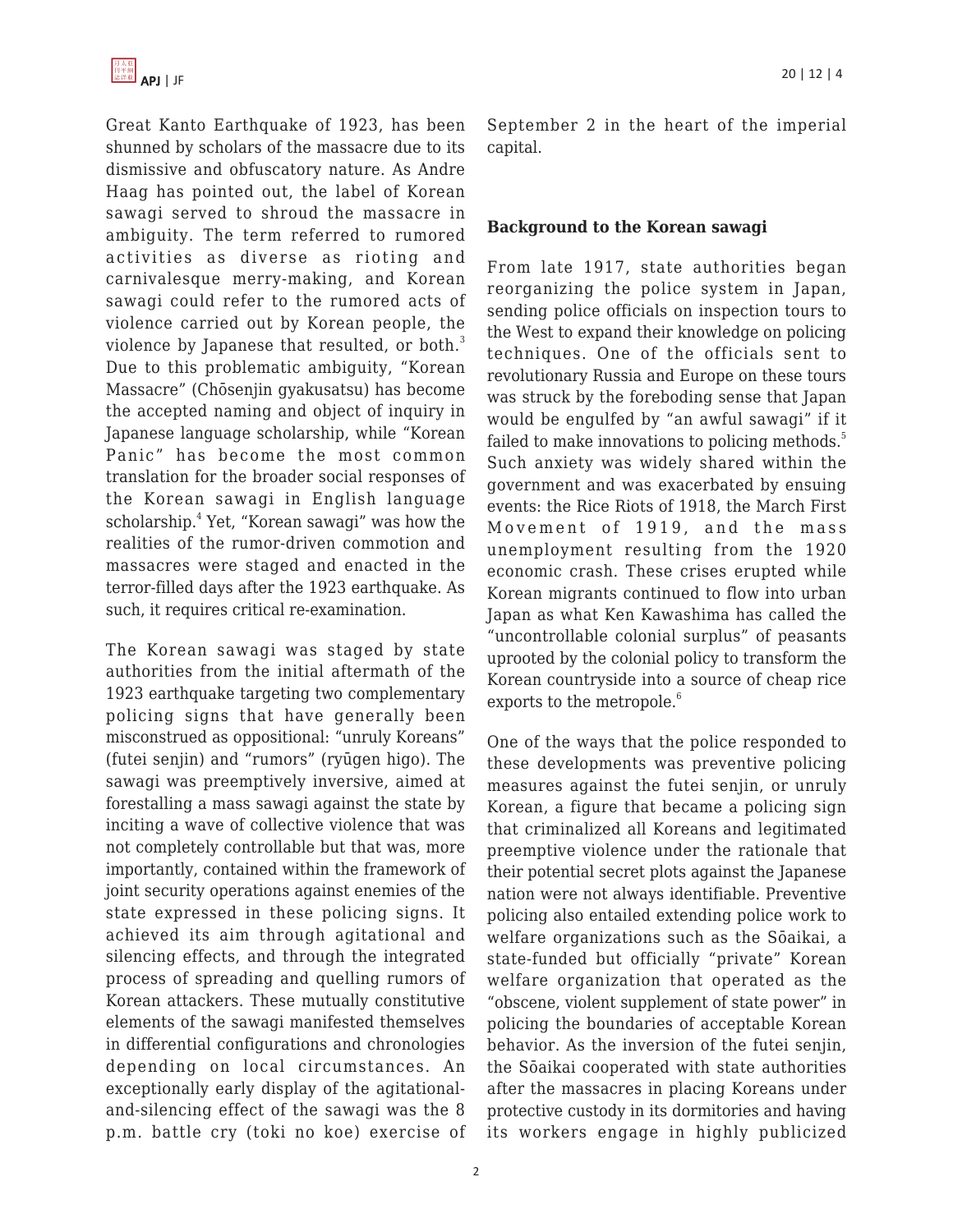volunteer reconstruction work. Such zealously loyal contributions paid off for the Sōaikai, which grew massively in size and established itself as the colonial regime's prime procurer and manager of Korean day laborers.<sup>7</sup>

Newspapers and magazines also repeatedly transmitted sensationalist stories about Korean conspiracies to the Japanese public, thereby establishing the futei senjin as folk devil whose manifestation could provoke powerful popular reactions of fear and loathing.<sup>8</sup> Through its figuration as a liminally subversive villain freely violating geographical, ethnic, and ideological boundaries beyond the imperial state's field of vision, the futei senjin aided police officials in their effort to "policify the Japanese masses"<sup>9</sup> through their vicarious participation in tantalizingly non-panoptic surveillance over the unruly colonials.<sup>10</sup> Media narratives of the futei senjin also established a discursive style that collapsed the distinction between operational and aspirational plots against the state, resulting in the routine production of stories free from the constraints of reality.<sup>11</sup> The officialized reports of Korean attackers after the 1923 earthquake arose from this discursive style. With law enforcement temporarily incapacitated by the natural disaster, citizens habituated to the vicarious surveillance over the colonized in print media were now called upon to rise up in the real world as vigilantes to defend their communities against Korean attacks.

After the earthquake struck on September 1, 1923, Japanese state authorities conducted a rumor-based anti-Korean mobilization campaign and triggered the collective violence of the Kanto Massacre. The orders for vigilance in this campaign were disavowed as "rumors" (ryūgen higo) after the massacre; a less common but more accurate label was "propaganda" (senden). Around 8 p.m. of September 2, as battle cries arose from evacuees in the heart of the imperial capital, a naval officer approximately twenty kilometers to the east at the Funabashi Naval Transmission Station went into combat mode after being flooded with official and unofficial reports of Korean riots. Responding to dire reports of Korean troops advancing toward his station, he later transmitted desperate SOS radio messages pleading for reinforcements, only to be later subjected to an internal investigation for his embarrassingly public panic. He plaintively explained to investigators that he was "absolutely not informed of the propaganda etc. being conducted in the Tokyo region until after things had settled down."<sup>12</sup>

Military and police leaders, for their part, tended toward reticence regarding their own propaganda operation, portraying themselves as equally uninformed and bewildered by the uncontrollable spread of "wild rumors" of the Korean Panic. A notable exception was the Commissioner of the Tokyo Police Akaike Atsushi, who lauded the "highly effective" activities of his "propaganda forces" that energetically diffused information useful in managing the people's fears amidst the mass confusion after the earthquake. While the operation in mass psychology was not completely controllable, the outbreak of some unfortunate incidents did not interfere with the ultimately favorable outcome: "The riots and the like that we feared most were almost completely nipped in the bud."<sup>13</sup>

During the "era of popular violence" that began with the Hibiya Riots of 1905, the diffusion of public grievances by a sympathetic press played a key role in the mass mobilization process leading to the eruption of city-wide riots. Parodic inversion of state rituals was a common repertoire of protest in these riots and police facilities were frequently targeted for destruction.<sup>14</sup> The proliferation of the policing sign of the futei senjin in the mass media at the tail end of this era enabled the re-inversion of riotous repertoires of collective action against the state into a sawagi targeting the accursed other threatening state and society alike.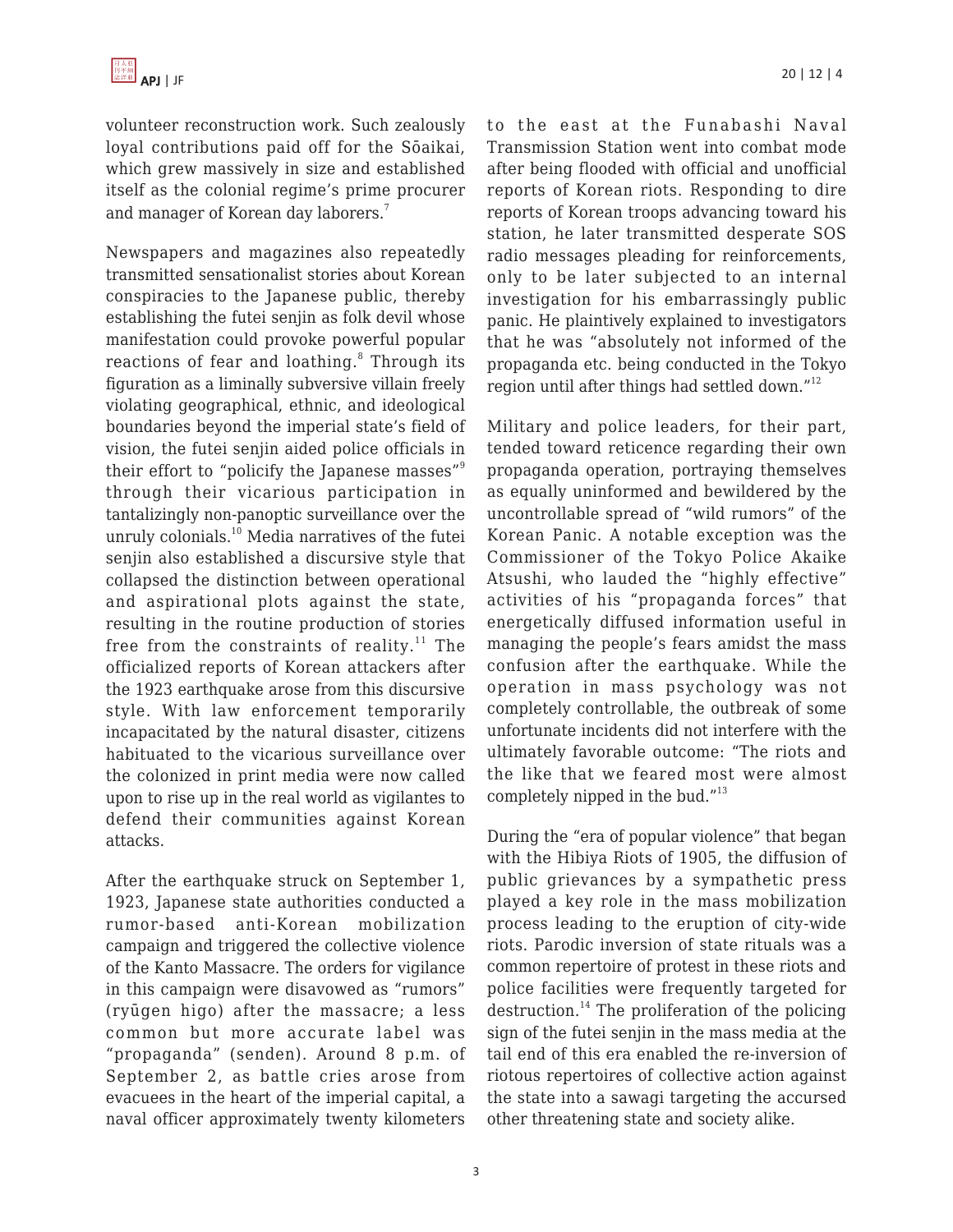While the futei senjin figure criminalized all Koreans, the policing sign of "rumors" criminalized all transmissions of information that could potentially lead to subversive collective actions against the state. "As a rule, the proliferation of various rumors precedes the outbreak of riots," a Justice Ministry study on the Rice Riots of 1918 reported. The state of rumors was the "barometer for monitoring the instability of the people's hearts (jinshin fuan)."<sup>15</sup> From a public security standpoint, it was of crucial importance that preventive policing measures be taken in the "incubation period" before the outbreak of undesirable rumors.<sup>16</sup> While it was in 1938 that the above report was submitted to the Justice Ministry, state officials were already implementing counter-riot rumor diffusion during the 1918 Rice Riots, with Home Ministry officials propagandizing through the mass media that the riots were being organized by burakumin agitators who were deceiving the masses through seditious rumors. $17$  The mobilization of local firefighting brigades, youth groups, and military reservist groups to guard against burakumin-led unrest was also attempted, though with limited success, during these riots.<sup>18</sup> While Koreans had yet to be targeted as the primary villain in this mobilization campaign, the governor of Osaka made an early attempt by remarking amidst the riots: "Various rumors are being spread and continue to threaten the people to this day. As for me, I cannot help but suspect that Koreans are behind these rumors."<sup>19</sup>

While state authorities were unable to manufacture a full-fledged sawagi against a stigmatized enemy of the people to prevent the outbreak of the Rice Riots, the earthquake of five years later provided them with the opportunity to fully implement this preemptive tactic. The Metropolitan Police reports that it reached a decision at 3 p.m of September 2 to "conduct a grand propaganda operation (daisenden) to prevent the outbreak of rumors and stabilize the people's hearts."<sup>20</sup> The Home Ministry official Kawamura Teishirō elaborates that the systematic transmission of orders for vigilance against planned anti-Japanese terrorist attacks through military and police channels on September 2 "successfully prevented the outbreak of various rumors and alleviated the instability of the people's hearts."<sup>21</sup> This simplified narrative of the postearthquake propaganda campaign elides the collateral damage of the resulting massacres. Nevertheless, it conveys the essence of the larger framework of the Korean sawagi subsuming the Kanto Massacre: an operation to claim control over the people's hearts through the massive proliferation of fear and hatred against the futei senjin. With this preventive policing measure for rumor management, the state of rumored Korean attackers became the barometer registering the amplified fears of state officials over the people's hearts. The orders for vigilance against these rumored enemies were "rumors" only insofar as the Sōaikai was "Korean." Both were instances of state power insinuating itself into criminalized categories to invert them from within, with the resulting preemptive violence subsequently disavowed as unfortunate outbursts of the undisciplined masses.

## **Agitate and Silence**

The official police report of the Great Kanto Earthquake details the emergency security measures taken in the heart of the imperial capital in the immediate aftermath of the earthquake. After the quake struck at 11:58 a.m. of September 1, 1923, the emergency police headquarters was initially set up on the inner moat of the Imperial Palace, outside the front gate of the Metropolitan Police Headquarters building. At 1 p.m., it was moved inside Hibiya Park and emergency operations were started at this time. With the spread of fires throughout the downtown area, Hibiya Park and the plazas fronting Tokyo Station and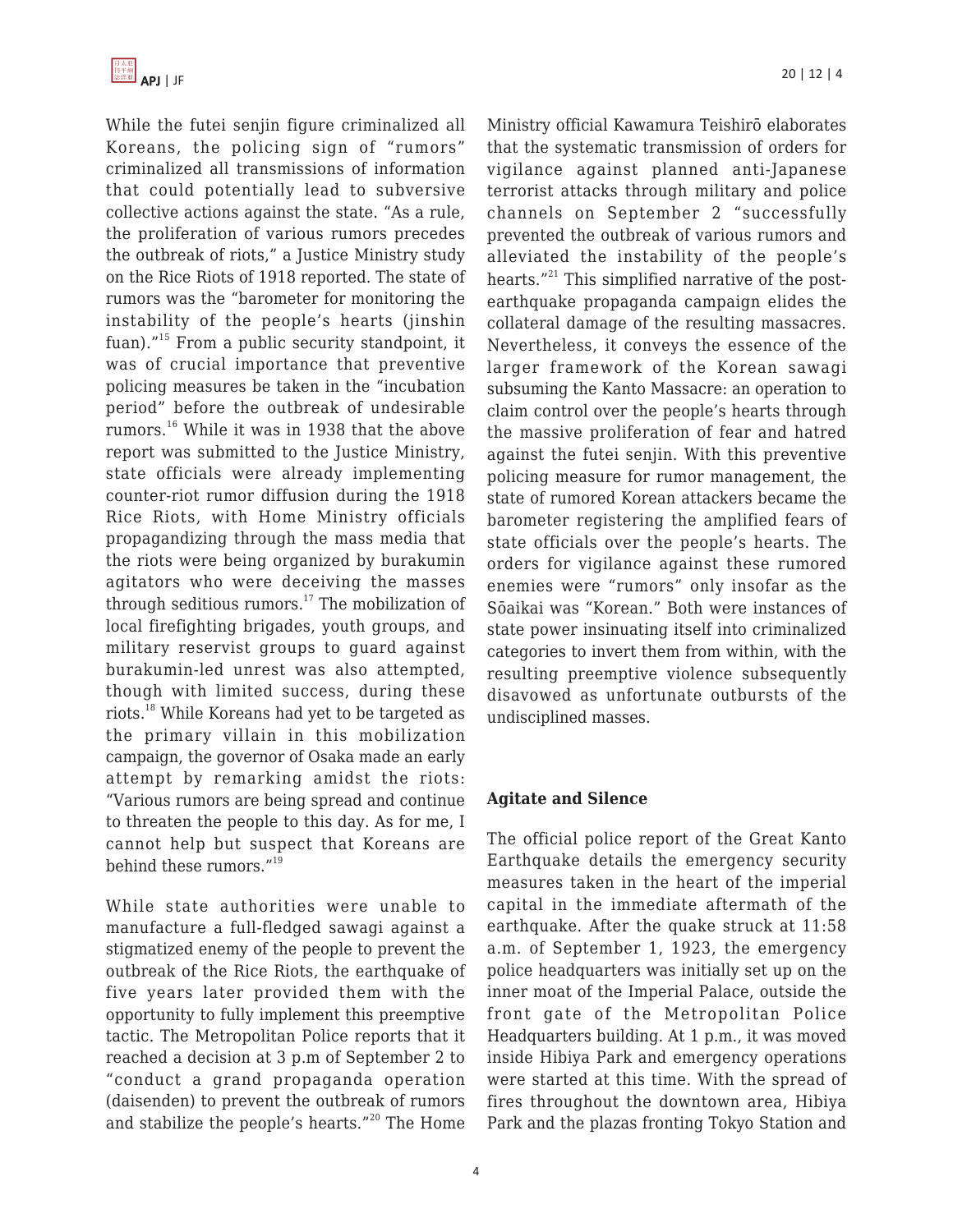

the Imperial Palace began to be flooded with refugees carrying their possessions. Responding to the perceived threat of disorderly crowds in such sites, the police began preparations for security operations in this area. 120 police cadets led by the head of the training academy joined forces with officers from neighboring police stations who congregated at the emergency headquarters to ioin these operations. $^{22}$ 



#### **The Metropolitan Police Headquarters (September 1, 1923)**

Police officials were concerned about the "operation of crowd psychology" among the masses on the streets and took preventive crowd-control measures which included the "transmission of orders" and "propaganda."<sup>23</sup> Around 2:30 p.m., with the Metropolitan Police Headquarters building in flames, a newspaper car in the area was announcing through its loudspeaker: "A riot has broken out in the Sugamo Ōtsuka area. Everybody be vigilant."<sup>24</sup> Shortly thereafter, canon shots rang out from the Imperial Palace and rumors began spreading that Korean riots had broken out at the instigation of socialist agitators as police officers, soldiers, and community volunteers scrambled to contain the fires in the area. $^{25}$  In Kōjimachi, a neighborhood bordering the western side of the Imperial Palace and located just beyond the reach of the fires, rumors of Korean rioters led to vigilante lynchings of suspected Koreans in the evening.<sup>26</sup> Early outbreaks of killings on the night of September 1 are also recorded in accounts from eastern Tokyo and Yokohama.<sup>27</sup>

In the series of urban riots following the 1905 Hibiya Riots, the police adopted the tactic of dividing its men into uniformed "regular troops" (seihei) and undercover "commandos" (kihei) to conquer riotous crowds. $^{28}$  Undercover police units were mobilized in the immediate aftermath of the 1923 earthquake as well and their operations, which aimed for the agitational and silencing effects of "arousing the fighting spirit" and preempting subversive actions by "delinquent gang members," were reported to have produced "exceedingly favorable results."<sup>29</sup> In central Tokyo, the Metropolitan Police mobilized its off-duty officers into undercover surveillance units in addition to patrol troops that circulated around the city in groups of four. $30$  By the night of September 1, a massive crowd of evacuees was packed into the Imperial Palace Plaza--an alarming situation that the police official Shōriki Matsutarō described as "a sawagi so great we could not even find space to stand" in the plaza. $31$  Amidst the confusion, "four to five men walking in single file" forced their way through the crowd, repeatedly shouting out warnings about Korean rioters preparing to invade the palace. "Extinguish your lights! Koreans are coming to attack!" The refugees put out their lanterns and candles and awaited motionless in nervous silence. $32$ 

The warnings of Korean attackers at times terrorized the evacuees around the Imperial Palace into silence; other times, they agitated them into shouting battle cries. $33$  These battle cries intermittently piercing through terrorfilled silence to fend off the rumored Korean attackers were heard in scattered sites throughout the Tokyo-Yokohama area on this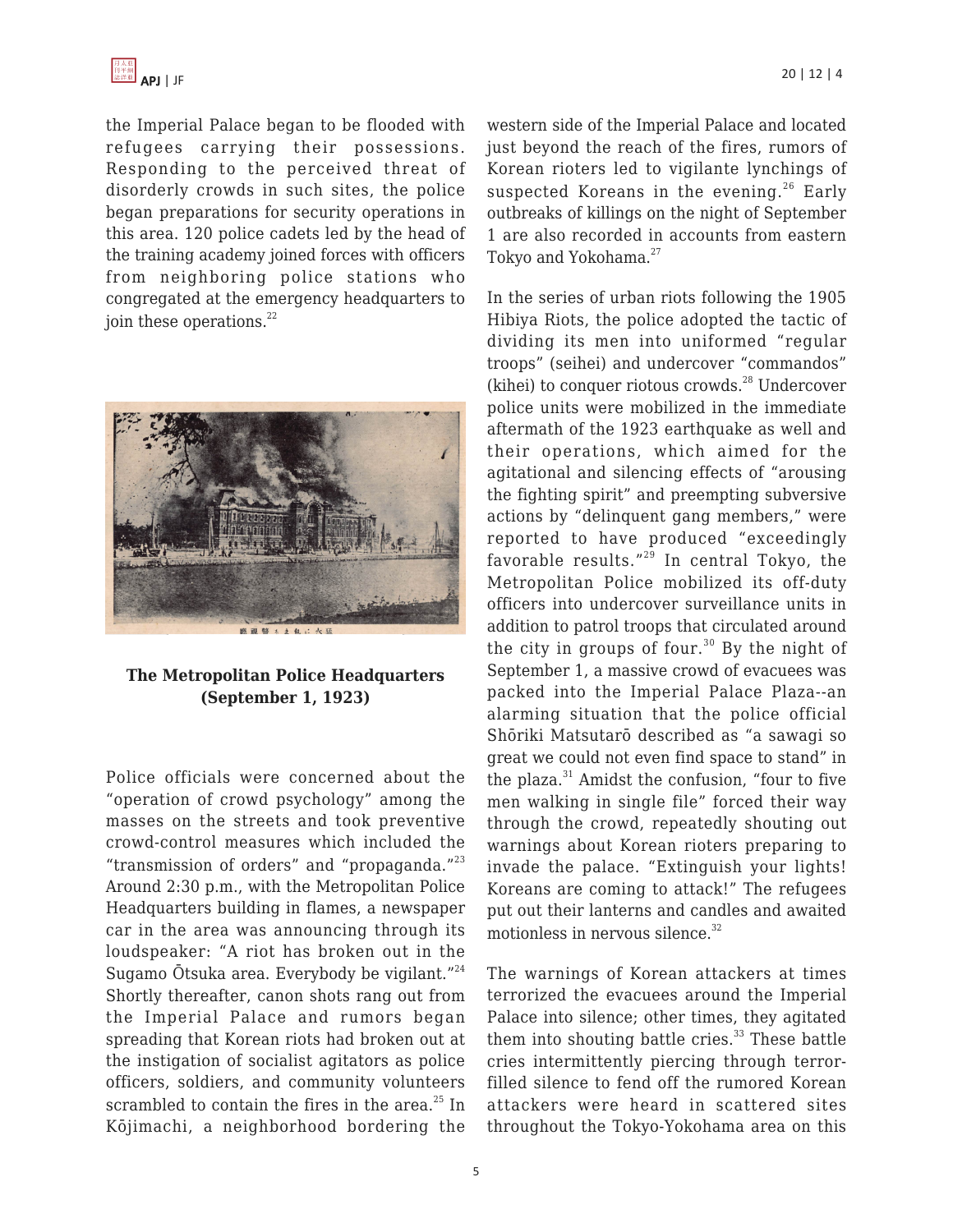night. In the eastern Tokyo neighborhood of Mukōjima, vigilantes ordered residents to evacuate to their second floors to protect themselves from the effects of a tsunami and Korean bomb-throwing arsonists. As locals moved upstairs and waited in nervous silence, they heard fire bells and battle cries in the distance. A resident recounts that when the commotion reached their neighborhood, "We did as instructed, crying out 'Wa--!' with all our might to keep the rioters from coming."<sup>34</sup> Such battle cries were the product of the agitational effect of the Korean sawagi. In Yotsugi, approximately one kilometer east from Mukōjima, the shouting was accompanied by killings punctuated by cries of "Banzai!" from the night of September  $1.^{35}$ 

While some residents along the Sumida River moved upstairs to protect themselves from rumored tsunamis and Korean attackers on the night of September 1, others evacuated toward the Imperial Palace. Unlike the following night, the crowd congregated at this site without being ordered to do so by the police. "If we are going to die, we might as well die at our Honored Emperor's place," one father told his family as they ignored a police officer's frantic calls to evacuate in the other direction.<sup>36</sup> Another father led his family to the palace plaza and told them that if the fires jumped the moat, they could flee into the palace grounds. $37$ The kabuki actor Nakamura Kan'emon also found himself in front of the Imperial Palace after evacuating to Hibiya Park from his Tsukiji home in response to tsunami warnings that night. There, soldiers began chasing down suspected Koreans and terrorizing captured suspects. Feeling endangered, Nakamura and his group fled the park and settled down at the outer edge of the Imperial Palace Plaza. Relief was not to be found there either, as the winddriven conflagration encroached upon the area and threatened to incinerate the large crowd of refugees and their possessions.<sup>38</sup> It was in this context, with the overwhelming forces of the natural disaster giving rise to screams among terrified congregated people, that man-made rumors about Korean attackers were prompting battle cries directed against the alien security threat. On this night, the primary security operations in the area centered on the fires not their rumored Korean origins.

Rumors of Korean attackers agitated and silenced Japanese residents and refugees across the Kanto region from the night of September 1. However, the area surrounding the Imperial Palace may have been the only site where these rumors were not only spread, but also quelled, from this night. "Koreans are not coming this way," a man announced to the crowd after about 30 minutes after a warning of Korean attackers had been shouted out.<sup>39</sup> The heart of the imperial capital may also have been the only area where martial law was announced on the night of September 1. According to the detailed recollections of Miki Torirō, a military officer arrived on horseback in the palace plaza along with several cavalry soldiers and shouted out a message to the evacuees on this night. Miki could not make out the officer's words, but his father explained to him, "Martial law has been declared."<sup>40</sup> In the Kanto region, it was not until around September 5 that the government's rumor suppression campaign eventually put an end to the Korean sawagi and massacres. In the heart of the imperial capital, this rumor suppression campaign started in the first days after the earthquake together with the exceptionally early implementation of de facto martial law.

#### **The 8 p.m. Battle Cry**

On the morning of September 2, in a scene reminiscent of the 1918 Rice Riots, looting broke out at the fancy food store Meiji-ya, located one block away from the Imperial Palace Plaza.<sup>41</sup> In the afternoon, Yokohama police officials arrived on foot at the army headquarters in central Tokyo and reported on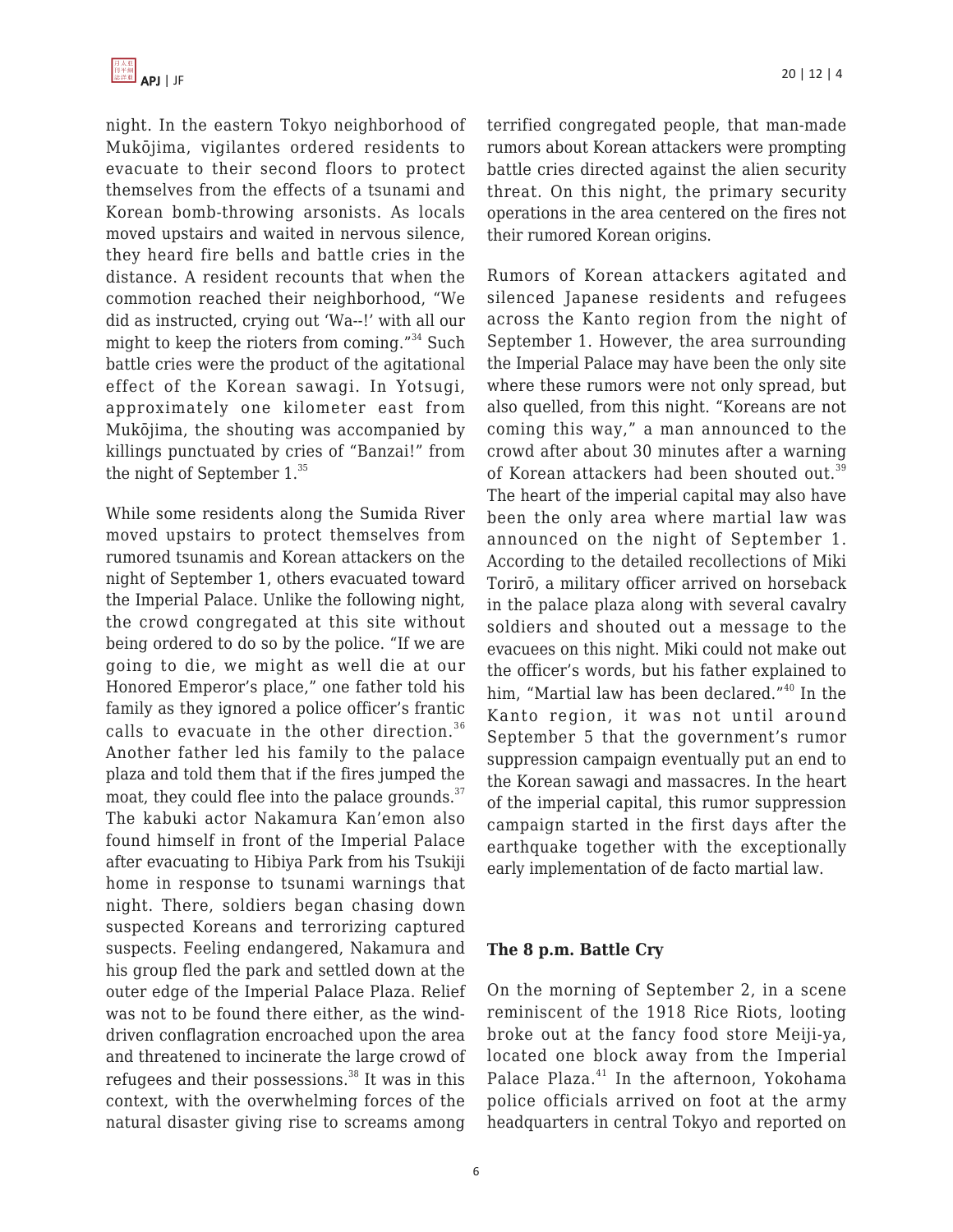the complete destruction of their city and its descent into anarchic confusion.<sup>42</sup> At night, as the monstrous mass of flames that had dominated the senses of the crowd around the Imperial Palace the previous night moved northward along the Sumida River, the anti-Korean rumors took center stage in central Tokyo and throughout the Kanto region.<sup>43</sup>

The rumors could terrorize residents and refugees into silence. The writer Takami Jun describes one such scene in Azabu, where people on the streets began shouting out warnings of Korean attackers armed with guns and bombs advancing toward their neighborhood. "Koreans are massacring all Japanese, including women and children!" Residents of the neighborhood retreated into their houses and the streets turned deadly silent. Military reservists, youth group members, and others joined vigilante patrol operations to capture any suspected Koreans amongst those that remained.<sup>44</sup> The rumors could also mobilize vigilantes into producing deafening sounds of community alarm and warfare—fire bells, gun shots, and battle cries, accompanied in some areas by massacres.

Takashi Fujitani has pointed out how Foucault's "monarchical power" and "disciplinary power" emerged simultaneously in modern Japan, producing the effect of "visual domination" with the Meiji emperor not only newly visible as the center of power but also invisible as the anonymous overseer behind the panoptic gaze.<sup>45</sup> The Korean sawagi took place during a transitional crisis in monarchical rule, where the visual domination established under the Meiji emperor was incapacitated together with the sickly Taisho emperor, and state authorities were preparing a newly participatory style of imperial rule under Crown Prince Hirohito.<sup>46</sup> In addition to the visual domination analyzed by Fujitani and Hara, aural domination, or the mobilization and repression of Japanese subjects through emotive sounds and aura, emerged as a key dynamic during and after the Kanto Massacre. The silencing and agitational effects of the Korean sawagi were mutually constitutive elements that together, in differential configurations depending on local circumstances, produced this dominating effect. The peripheral border zones of Tokyo and Yokohama were the sites of the largest massacres. The heart of the imperial capital was the site of an exceptionally early display of the agitational-and-silencing effect of the sawagi, where the police spread, and subsequently quelled, rumors about Korean attackers in an integrated crowd control exercise.<sup>47</sup>

The Nihonbashi shop owner Konishi Kihei provides a detailed description of a police action in the Imperial Palace Plaza on the night of September 2.

As it started getting dark, a policeman came and requested that we relocate to the Imperial Palace Plaza. He told us that it was not desirable from a security standpoint that people be scattered in different places. He also told us that there were rumors circulating and we needed to be vigilant as it was a time of instability of the people's hearts.<sup>48</sup>

Unlike evacuation orders in other areas, the order Konishi received to relocate to the Imperial Palace Plaza was not accompanied by rumors of Korean attackers. Rather, it was an atypically candid warning about the proliferation of rumors and the potential for mass unrest. Abandoning hopes of sleeping on tatami mats in a nearby building, Konishi and his family joined the flow of refugees into the crowded plaza and camped out under the statue of Kusunoki Masashige. A student in the area recounts that around 5 p.m., a group of police officers assembled and held a meeting. One of the officers later approached his group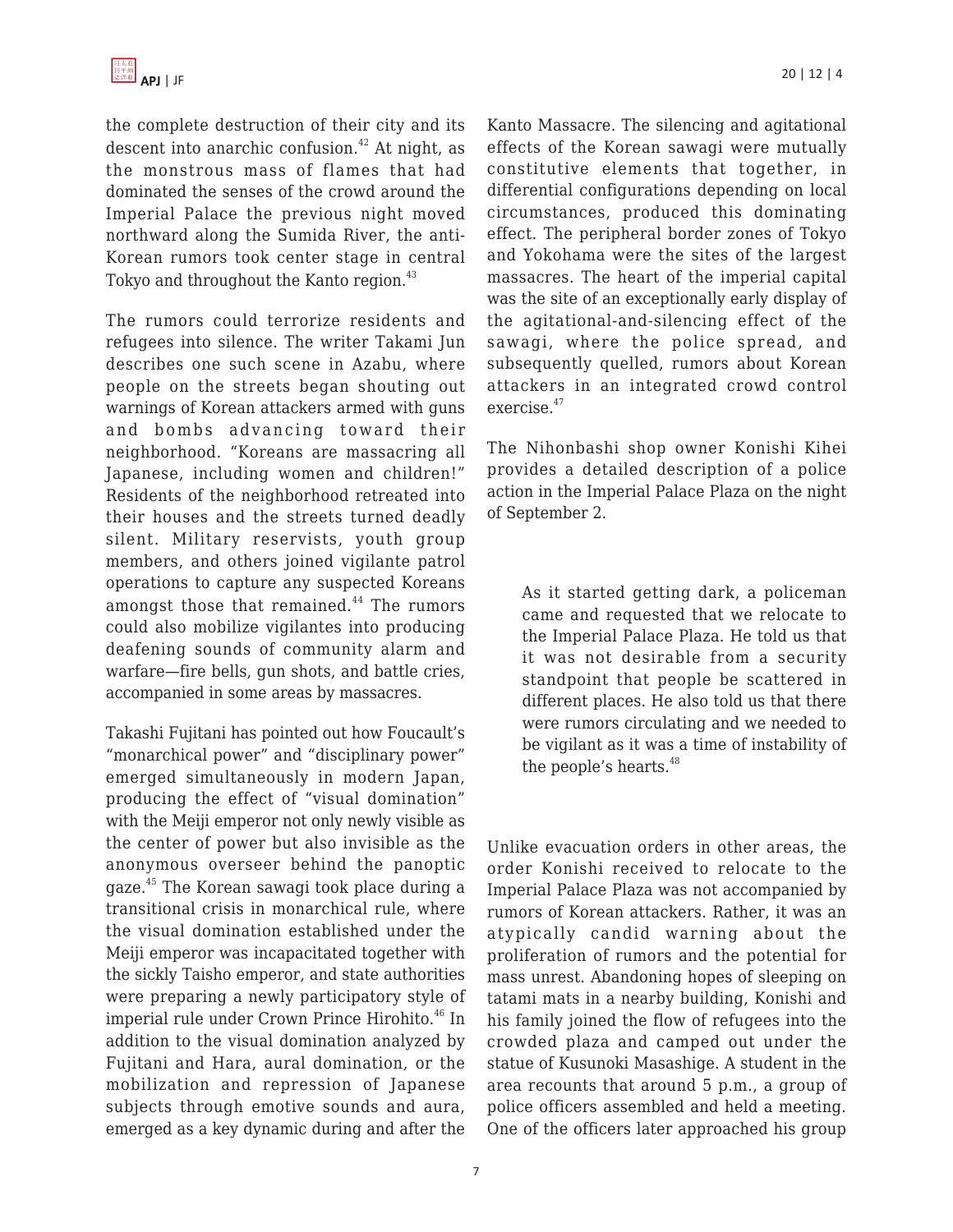and prohibited them from lighting fires. He also instructed them to guard vigilantly against Koreans who it was said would be attacking the area at 8 p.m. $^{49}$  Konishi's group was told that police and military were battling with rioters around Shinagawa. A group of men circulated through the crowd announcing:

This Marunouchi area is bound to be attacked sooner or later. When the attackers come, we want all the men to take up arms and fight. When we see the malcontents, we will alert you. At that time, everybody in this area needs to shout out in unison a battle cry (toki no koe). Please crush the spirit of the malcontents by showing them how many of us are here.

Around 8 p.m., a thunderous battle cry arose from the crowd in front of the Imperial Palace. "Here they come!" On cue, the evacuees shouted out with all their might as instructed.

"Wa--!" Like a tsunami, the battle cries repeatedly roared in, subsided, and roared in again. The desperately heroic human cries reverberated across the sky, red and black mirroring the conflagration on the ground.

Moments after the final battle cry, a uniformed police officer arrived with his deputies and issued a threatening-and-reassuring warning to the crowd:

Who just shouted? Who was deceived by the ridiculous rumors and shouted a battle cry? The rumors about malcontents coming to attack are completely baseless.

Please rest assured and trust us. Do you know where you are? This is the Imperial Palace. If you forget your respect for this place and shout out again, we will arrest you immediately!<sup>50</sup>

With this, silence returned to the area. This time, it was the silence of a crowd cowering not from the specter of Korean attackers, but rather the self-referential threat of their own hearts being deceived by false rumors.

### **Conclusion**

Earthquakes, tsunamis, and fires could not be conquered by state violence, nor could they be disciplined through state propaganda. Aftershocks gradually subsided after the initial days but only after frequently and randomly striking with complete disregard for the police order for vigilance on the night of September 1 that warned of major aftershocks at 11 p.m. and 3 a.m.<sup>51</sup> The dreaded massive tsunamis did not strike the Tokyo-Yokohama region. However, this was not due to the Home Ministry's authoritative pronouncement timed with the implementation of martial law: "There will be no more major aftershocks and there will absolutely be no tsunamis."<sup>52</sup> The winddriven conflagrations in the eastern half of the imperial capital grew to massive scales impervious to human intervention and generated uncontrollable movements of evacuees fleeing and congregating across the city, consuming all material that lay in their whimsical paths before extinguishing itself.

Amidst the overwhelming powerlessness of national defense measures in the face of the natural disaster, the 8 p.m. battle cry operated like clockwork. The phantom Korean attackers arrived on time and triggered a rousing battle cry from the Japanese crowd. $53$  The commotion was subsequently quelled by the police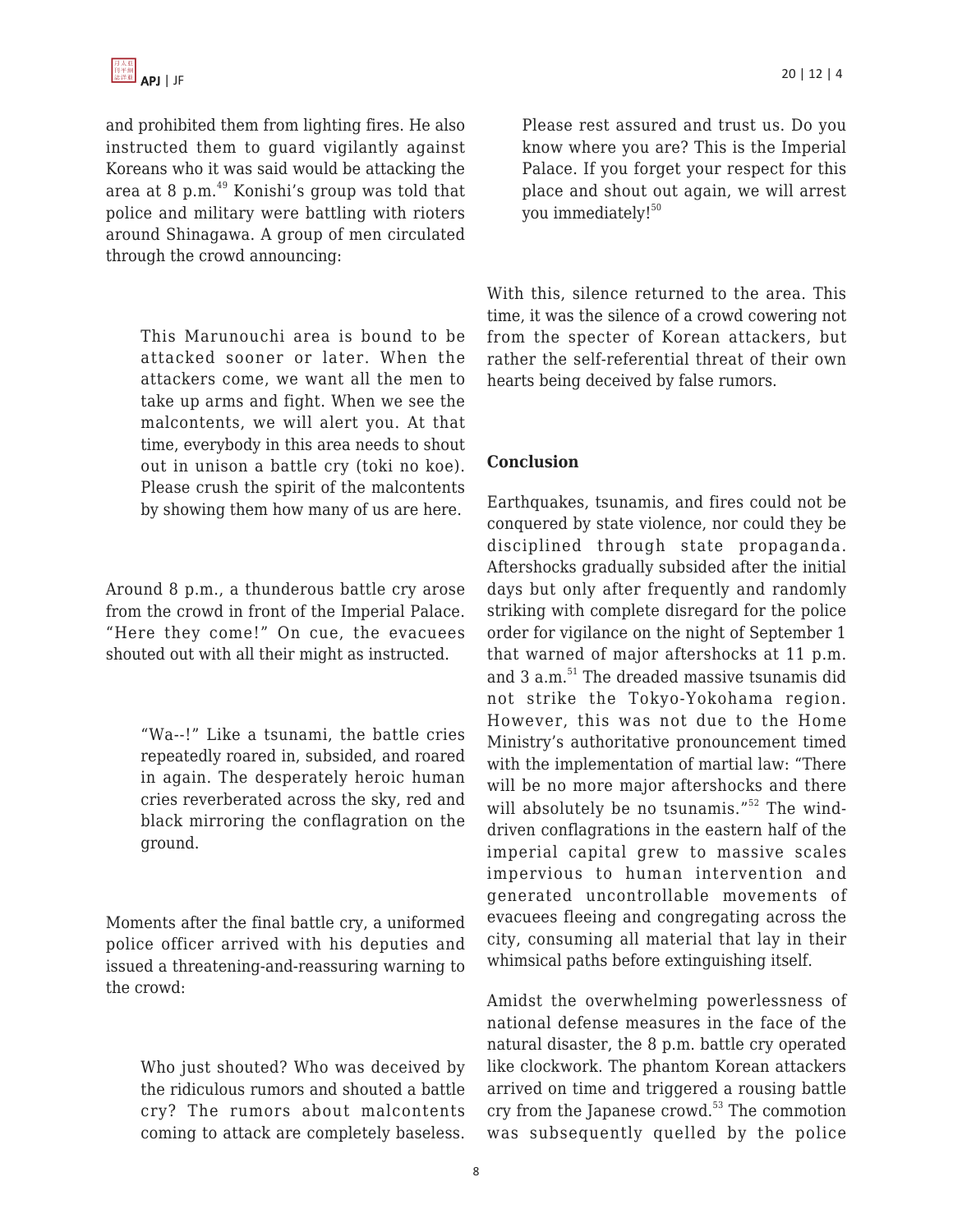announcement that the rumors of Korean attackers were "ridiculous" and "completely baseless." However, the resulting silence was exceptionally localized and fleeting. Military, police, and vigilante forces around the Imperial Palace and throughout the Kanto region continued to be mobilized in security operations against rumored Korean attackers into the following days. The ensuing massacres under martial law resulted not so much from a "panic" over Korean attackers as a staged sawagi that preemptively inverted the specter of "Korean riots" to wrest control from the natural disaster the physical and psychological

movements of Japanese subjects.

#### **Acknowledgements**

The author thanks Mark Selden, Jae-jung Suh, Sayaka Chatani, Max Ward, and the two anonymous reviewers for their insightful and helpful comments.

**Kenji Hasegawa** is Associate Professor of Modern Japanese History and Coordinator of International Student Exchange at Yokohama National University. He is the author of *[Student](https://www.amazon.com/Student-Radicalism-Formation-Postwar-Directions/dp/9811317763/?tag=theasipacjo0b-20) [Radicalism and the Formation of Postwar Japan](https://www.amazon.com/Student-Radicalism-Formation-Postwar-Directions/dp/9811317763/?tag=theasipacjo0b-20)* (Palgrave Macmillan, 2019).

# **Notes**

<sup>1</sup> Kang Tŏk-sang, "Tsukuridasareta ryūgen: Kanto daishinsai ni okeru Chōsenjin gyakusatsu ni tsuite," Rekishi hyōron v.157 (1963), 9-21. Saitō Hideo, "Kanto daishinsai to Chōsenjin sawagi," Rekishi hyōron v.99 (1958), 25-39. Matsuo Takayoshi, "Kanto daishinsaika no Chōsenjin gyakusatsu jiken (jō)," *Shisō* v.471 (1963), 44-61. Matsuo Shōichi, "Kanto daishinsai-shi kenkyū no seika to kadai," in Hirakata Chieko and Ōtake Yoneko eds., *Seifu kaigenrei kankei shiryō* (Tokyo: Nihon Keizai Hyōronsha, 1997), 7-43.

2 Kang Tŏk-sang, *Kanto daishinsai* (Tokyo: Chūkō Shinsho, 1975), 43-57. Kang Tŏk-sang, *Kanto daishinsai gyakusatsu no kioku* (Tokyo: Seikyū Bunkasha, 2003), 57-78.

3 Andre Robert Haag, "*Fear and Loathing in Imperial Japan: The Cultures of Korean Peril, 1919-1923*" (PhD diss., Stanford University, 2013), 275.

<sup>4</sup> Haag, "*Fear and Loathing in Imperial Japan*" Chapter 5; Alex Bates, *The Culture of the Quake: The Great Kanto Earthquake and Taisho Japan* (University of Michigan Center for Japanese Studies, 2015), Chapter 8.

<sup>5</sup> Obinata Sumio, *Keisatsu no shakaishi* (Tokyo: Iwanami Shoten, 1993), 122.

<sup>6</sup> Ken Kawashima, *The Proletarian Gamble: Korean Workers in Interwar Japan* (Durham: Duke University Press, 2009), 44.

 $^7$  Ibid., 134-154.

<sup>8</sup> Haag, "Fear and Loathing in Imperial Japan: The Cultures of Korean Peril, 1919-1923*,*" 74.  $9$  "The massification of the police, and the policification of the masses" was the slogan under which the Japanese police reorganized itself after World War I. See Kawashima, *The Proletarian Gamble*, 133-38; Max Ward, "Toward a Genealogy of the Police Idea in Imperial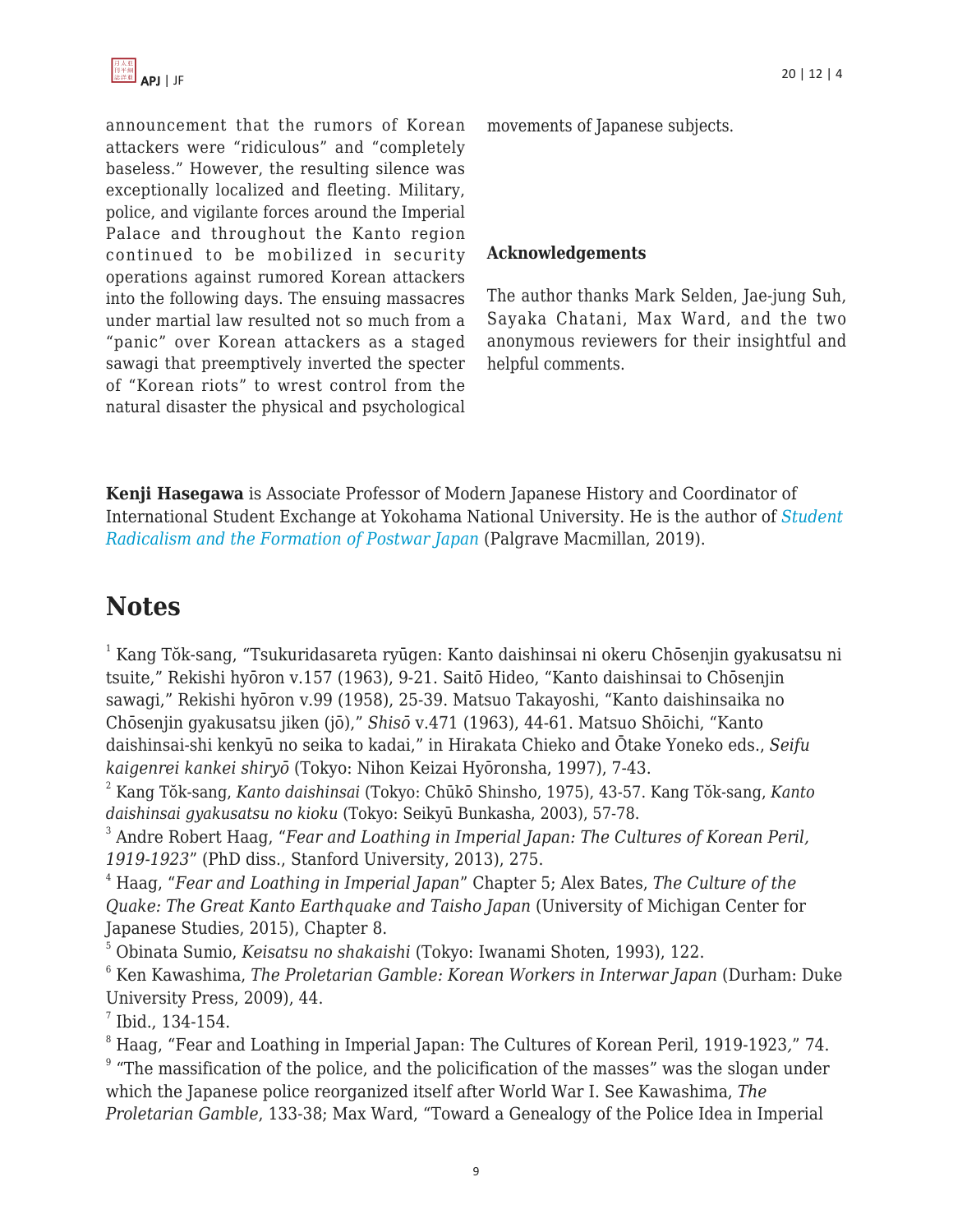Japan: A Synthesis," *International Journal of Asian Studies* (2021), 11-13.

 $10$  For the Foucauldian panoptic gaze in Japan's modern emperor system, see T. Fujitani, *Splendid Monarchy: Power and Pageantry in Modern Japan* (Berkeley: University of California Press, 1996), 24-25.

<sup>11</sup> Haag, "Fear and Loathing in Imperial Japan: The Cultures of Korean Peril, 1919-1923*,*" 78-79. This style had been established in the 1911 High Treason case with anarchists as target. The court proclaimed: "Because of their beliefs we may surmise that they planned to carry out their crimes. Their chief motivation was belief." Robert Thomas Tierney, *Monster of the Twentieth Century: Kōtoku Shūsui and Japan's First Anti-Imperialist Movement* (Oakland: University of California Press, 2015), 127.

<sup>12</sup> Kang Tŏk-sang and Kŭm Pyŏng-dong eds., *Gendai shiryō* vol. 6, *Kantō daishinsai to Chōsenjin* (Tokyo: Misuzu Shobō, 1963), 29. The "propaganda" mentioned here referred to what the officer had been falsely informed in the public relations disaster mitigation phase after the massacres: that the rumors of Korean attackers were part of a propaganda campaign by traitorous leftist ideologues seeking to undermine colonial policy.

<sup>13</sup> Akaike Atsushi, "Daishinsai tōji ni okeru shokan," in Kŭm Pyŏng-dong ed., *Chōsenjin gyakusatsu ni kansuru chishikijin no hannō* 1 (Tokyo: Ryokuin Shobō, 1996), 213. [1] Andrew Gordon, *Labor and Imperial Democracy in Prewar Japan* (Berkeley: University of California Press, 1991), 33,42-50.

<sup>14</sup> Andrew Gordon, *Labor and Imperial Democracy in Prewar Japan* (Berkeley: University of California Press, 1991), 33,42-50.

<sup>15</sup> *Jinshin fuan* is a ubiquitous term in state documents on the Korean *sawagi.* It refers ostensibly to "fear in the people's hearts" and is synonymous with mass panic. Here and elsewhere, however, the more appropriate translation is the perceived "instability of the people's hearts," or elite fears *over* the people's hearts.

<sup>16</sup> Shihō Keiji Kyoku ed., *Iwayuru kome sōdō jiken* (Kyoto: Tōyō Bunkasha, 1974), 226.

<sup>17</sup> Fujino Yutaka, Tokunaga Takashi, Kurokawa Midori eds., *Kome sōdō to hisabetsu buraku* (Tokyo: Yūzankaku, 1988), 46. Jeffrey Paul Bayliss, *On the Margins of Empire: Buraku and Korean Identity in Prewar and Wartime Japan* (Cambridge: Harvard University Asia Center, 2013), 134-40.

<sup>18</sup> Ōe Shinobu, "Teikokushugi seiritsuki nōson no mujun," in Ōe Shinobu ed., *Nihon fashizumu no keisei to nōson* (Tokyo: Azekura Shobō, 1978), 69-70.

<sup>19</sup> Fujino, Tokunaga, Kurokawa eds., *Kome sōdō to hisabetsu buraku*, 51. The circular inversion of spreading rumors about Koreans spreading rumors reappeared during the 1923 Korean *sawagi* in the form of residents of eastern Tokyo massacring Koreans after being forced to flee for their lives by alarming shouts of an impending tsunami and subsequently being told by military reservists and policemen that Koreans were deliberately spreading false rumors of tsunamis to commit burglary. Kanto daishinsai ni gyakusatsu sareta Chōsenjin no ikotsu wo hakkutsu shi tsuitō suru kai ed., *Kazeyo hōsenka no uta wo hakobe* (Tokyo: Kyōiku shiryō shuppankai, 1992), 46-47; Nicchō kyōkai Toyoshima shibu ed., *Minzoku no toge* (Tokyo: Nicchō kyōkai Toyoshima Shibu, 1973), 39.

<sup>20</sup> Keishichō ed., *Taisho daishin kasaishi* (Tokyo: Keishichō, 1925), 459.

<sup>21</sup> Kawamura Teishirō, *Kankai no hyōri* (Tokyo: Kawamura Teishirō 1933), 170.

<sup>22</sup> Keishichō ed., *Taisho daishin kasaishi*, 18-20.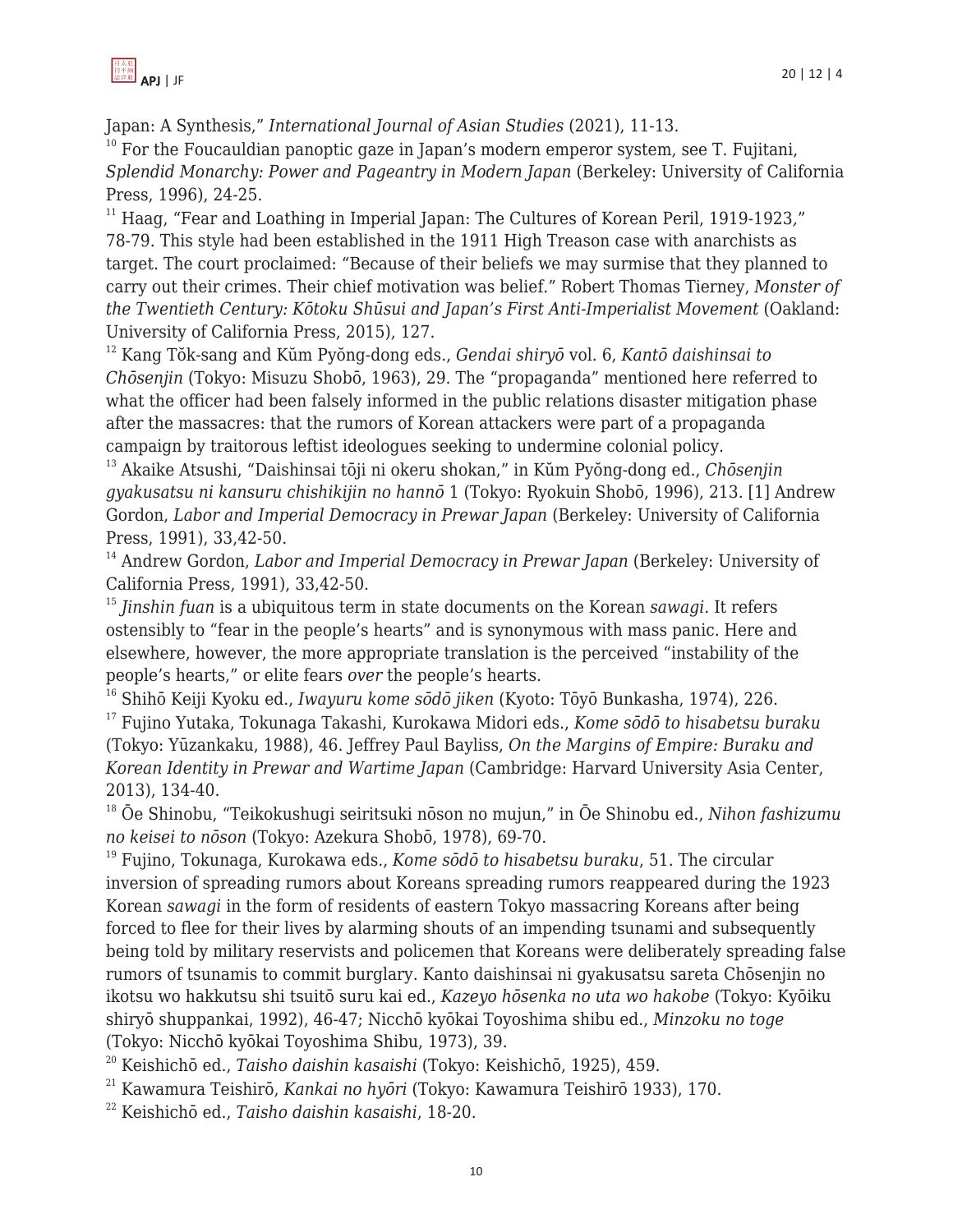

<sup>23</sup> Ibid., 24-25.

<sup>24</sup> Tokyo-to Shinagawa-ku ed., *Daijishin ni ikiru* (Tokyo: Shinagawa-ku, 1978), 149.

<sup>25</sup> Teishin-shō, *Taisho daikasai tsūshin* (Tokyo: Teishin-shō, 1923), 4; Matsune Tōyōjō, "Taishin risaiki," *Shibugaki* (October 1923), 13.

<sup>26</sup> Tokyo-shi gakumu-ka ed., *Tokyo shiritsu shōgaku jidō shinsai kinen bunshū* (Tokyo: Baifūkan, 1924), 7.

 $^{27}$  Kantō daishinsaiji ni gyakusatsu sareta Chōsenjin no ikotsu wo hakkutsushi tsuitō suru kai ed., *Kazeyo hōsenka no uta wo hakobe* (Tokyo: Kyōiku shiryō shuppankai, 1992), 46-49; Kenji Hasegawa, "The Massacre of Koreans in Yokohama in the Aftermath of the Great Kanto Earthquake of 1923," *Monumenta Nipponica* v.75.1 (2020), 98.

<sup>28</sup> Obinata, *Keisatsu no shakaishi*, 111-112. See also Miyachi Tadahiko, *Shinsai to chian chitsujo kōsō* (Tokyo: Kurein, 2012), 33,173,228. Miyachi categorizes this anti-riot tactic in the hardline "harsh punishment" law enforcement approach (*genbatsu shugi*) while highlighting the significance of the alternative preventive policing approach of "benevolent guidance" (*zendō shugi*). While his book contains important insights into the conflicts among state officials before, during, and after the Kanto Massacre, I do not agree with its characterization of the Korean *sawagi* as the product of mass panic, with only aberrational instances of state involvement.

<sup>29</sup> Yasukōchi Asakichi, "Shinsai jōkyō hōkoku," v.2, 326, Kanagawa Prefectural Archives.

<sup>30</sup> Naimushō, ["Shinsaigo ni okeru keikai keibi ippan,"](https://www.timr.or.jp/degitalarchives_kantodaishinsai/OAZ-1125/OAZ-1125_016.html) (1923), 19.

<sup>31</sup> Shōriki Matsutarō, "Sono hi no keishichō," in Kŭm Pyŏng-dong ed., *Chōsenjin gyakusatsu ni kansuru chishikijin no hannō* 2 (Tokyo: Ryokuin Shobō, 1996), 468.

<sup>32</sup> Nishizaki Masao ed., *Kanto daishinsai Chosenjin gyakusatsu no kiroku* (Tokyo: Gendai Shokan, 2016), 321.

<sup>33</sup> Abe Kojirō, *Sakana ichidai: Abe Kojirō jiden* (Tokyo: Ginrinkai, 1969), 40; Iwasaki Katsumi, "Kudan saka ue kara jigoku wo mita hito tachi," *Masukomi jânarizumu kenkyū v.3* (1995), 47.

<sup>34</sup> Tokyo-to Shinagawa-ku ed., *Daijishin ni ikiru*, 31-32.

<sup>35</sup> Kantō daishinsaiji ni gyakusatsu sareta Chōsenjin no ikotsu wo hakkutsushi tsuitō suru kai ed., *Kazeyo hōsenka no uta wo hakobe*, 46-49.

- <sup>36</sup> Murata Kimi, *Watashi no jinsei kaidō* (Tokyo: Fudan-ki zenkoku gurūpu, 1974), 4.
- <sup>37</sup> Miki Torirō, *Seishun to sensō to koi to* (Tokyo: Heibonsha, 1994), 55.
- <sup>38</sup> Nakamura Kan'emon, *Jinsei no hanbun* (Tokyo: 1959), 71-72.
- <sup>39</sup> Kitazono Kōkichi, *Taishō Nihonbashi Hon-chō* (Tokyo: Seiabō, 1978), 202.

<sup>40</sup> Miki, *Seishun to sensō to koi to*, 56.

<sup>41</sup> Meiji-ya honsha ed., *Meiji-ya 73 nen-shi* (Tokyo: Meiji-ya Honsha, 1958), 55.

<sup>42</sup> Nishizaka Katsuto, "Shinsai issūnen no omoide," *Keisatsu kyōkai zasshi* 290 (October 1924), 47.

<sup>43</sup> Matsune Tōyōjō, "Taishin risaiki," *Shibugaki* (October 1923), 18.

<sup>44</sup> Nishizaki ed., *Kantō daishinsai chōsenjin gyakusatsu no kiroku*, 411-12.

<sup>45</sup> Fujitani, *Splendid Monarchy*, 24-25, 142-45.

<sup>46</sup> Hara Takeshi, *Kashika sareta teikoku* (Tokyo: Misuzu Shobō, 2011), 276.

 $47$  For the spatial configuration of repression and reform in the post-massacre Peace Preservation Law apparatus in colonial Korea and the Japanese metropole, see Max Ward, *Thought Crime* (Durham: Duke University Press, 2019), 57-74,126-129,155-160.